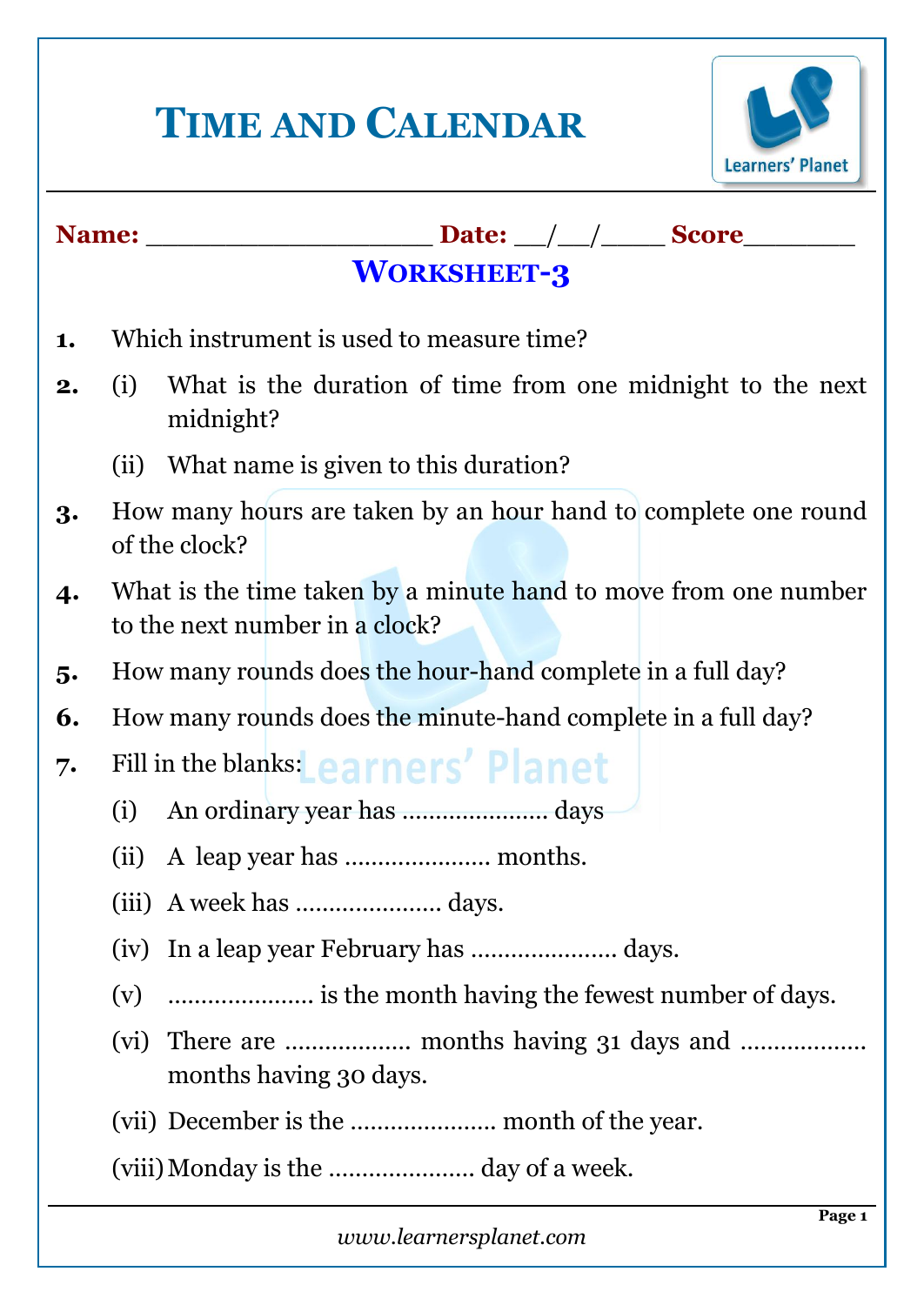

- (ix) The sixth day of the week is ………………….
- (x) The 7th month of the year is ………………….
- **8.** Anupa is 2 years 5 months old. How many months old is she?
- **9.** Which day is it 3 days after Friday?
- **10.** What will be the time:
	- (i) 3 hours after 10 a.m.
	- (ii) 3 hours after 10 p.m.
- **11.** Which one is the shortest hand: 'hour hand' or 'minute hand' or 'second hand'?
- 12. Which hand complete one round first; 'hour hand' or 'minute hand'?

**Learners' Planet**